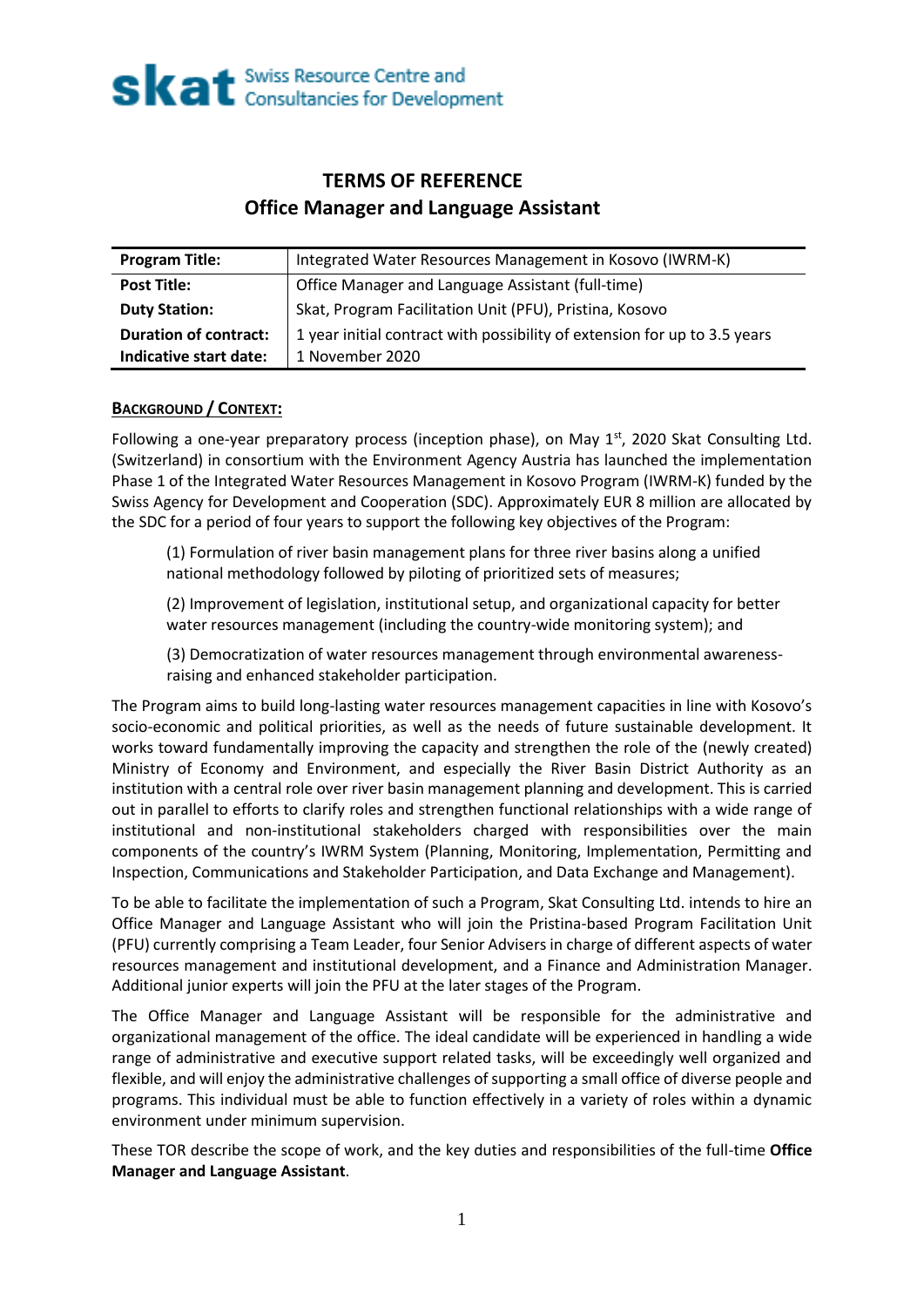# **Skat** Swiss Resource Centre and

#### **DUTIES AND RESPONSIBILITIES:**

Under the direct supervision of the Team Leader of the IWRM-K Program, and the overall guidance by the Program Manager and Program Director, the Office Manager and Language Assistance will be responsible for the following key tasks:

- 1. Provide specific support to PFU Management to include:
	- $\circ$  Contributing to the preparation and implementation of Program plans and progress reports, by drafting specific parts (e.g., on administrative aspects);
	- o Deputizing for the Finance and Administration Manager;
	- $\circ$  Supporting management of contracts with companies and individuals; organizing a system for tracking contract implementation and ensure that Program management is timely alerted on the key milestones (e.g., submission and payment deadlines), and possible deviations of the original contract schedules;
	- o Ensuring an effective filing system that allows for tracking of Program implementation.
- 2. Provide general administrative support to the PFU team to include:
	- o Arranging meetings and conference calls (including coordinating all meeting logistics, developing agendas and meeting materials, etc.);
	- o Receiving and interacting with Program stakeholders/visitors;
	- o Recording, transcribing, and distributing notes/minutes of meetings;
	- o Interpreting in meetings and translating documents (English to Albanian and vice versa);
	- o Co-ordinating Program-related travel;
	- o Providing other daily support to staff as needed.
- 3. Perform general office/facilities management duties to include:
	- $\circ$  Managing the inventory of office supplies, ordering additional supplies as needed, and ensuring that costs are appropriately managed;
	- o Planning space allocations, layouts, and floor moves as required; arranging for and supervising building maintenance; and
	- $\circ$  Maintaining office facilities and equipment by assisting with procurement and routine maintenance and upkeep.

#### **QUALIFICATION REQUIREMENTS:**

- Minimum university degree (preferably on languages, administration, economics or related);
- At least 10 years of progressively responsible relevant experience (administrative, translation/interpretation), preferably for international organizations and/or similar projects;
- Proficiency in spoken and written in Albanian and English;
- Excellent verbal and written communications, networking, and organizational skills;
- Proficiency in office software/computer use;
- Experience with budget management for projects/programs of international organizations.